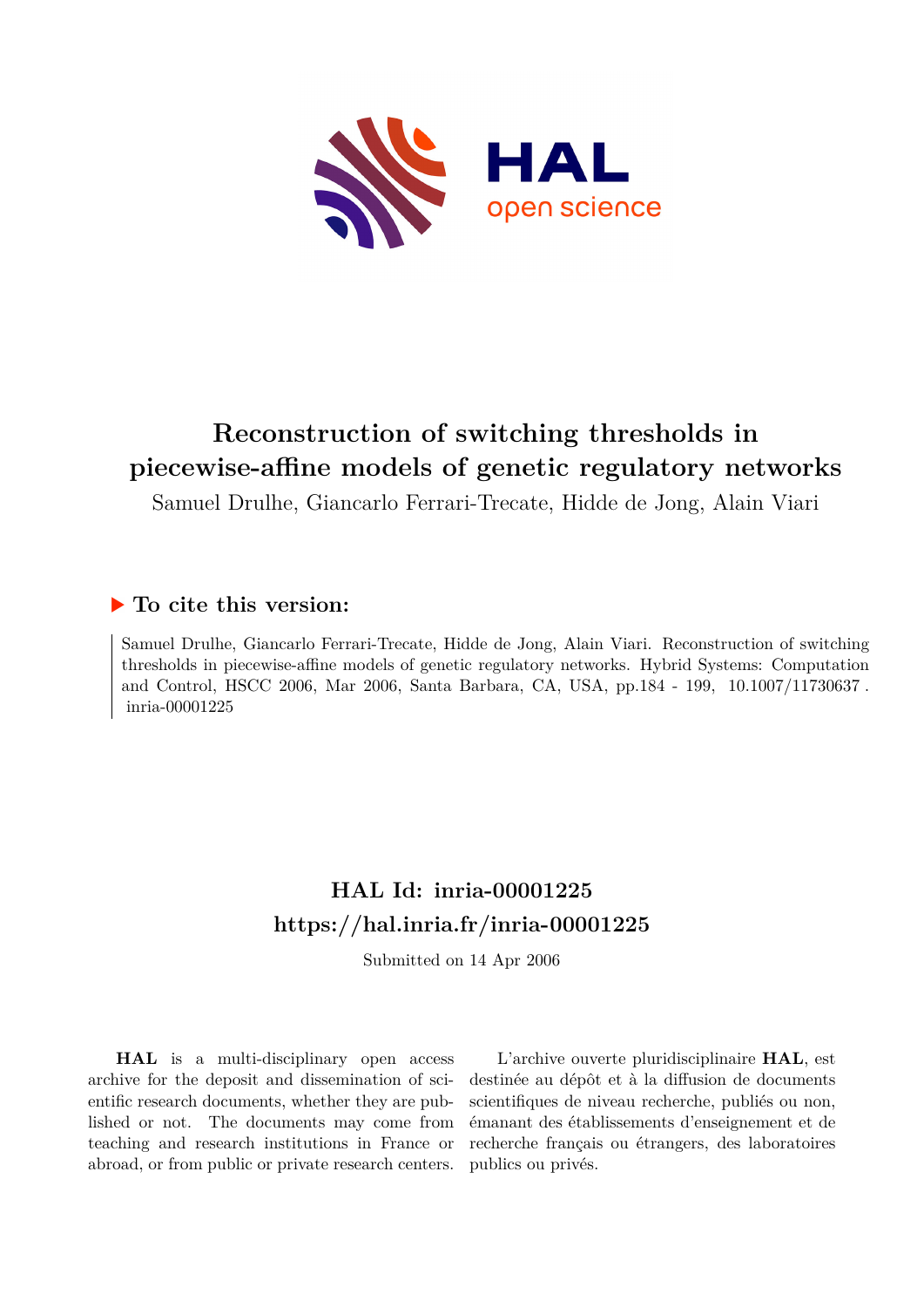# **Reconstruction of Switching Thresholds in Piecewise-Affine Models of Genetic Regulatory Networks**

S. Drulhe<sup>1</sup>, G. Ferrari-Trecate<sup>2,3</sup>, H. de Jong<sup>1</sup>, and A. Viari<sup>1</sup>

<sup>1</sup> INRIA Rhône-Alpes, 655 avenue de l'Europe, Montbonnot, 38334 Saint Ismier Cedex, France {Samuel.Drulhe, Hidde.de-Jong, Alain.Viari}@inrialpes.fr <sup>2</sup> INRIA, Domaine de Voluceau, Rocquencourt - B.P.105, 78153, Le Chesnay Cedex, France Giancarlo.Ferrari-Trecate@inria.fr  $^3$  Dipartimento di Informatica e Sistemistica, Università degli Studi di Pavia, Via Ferrata 1, 27100 Pavia, Italy

**Abstract.** Recent advances of experimental techniques in biology have led to the production of enormous amounts of data on the dynamics of genetic regulatory networks. In this paper, we present an approach for the identification of PieceWise-Affine (PWA) models of genetic regulatory networks from experimental data, focusing on the reconstruction of switching thresholds associated with regulatory interactions. In particular, our method takes into account geometric constraints specific to models of genetic regulatory networks. We show the feasibility of our approach by the reconstruction of switching thresholds in a PWA model of the carbon starvation response in the bacterium Escherichia coli.

#### **1 Introduction**

Recent advances of experimental techniques in biology have led to the production of enormous amounts of data on the dynamics of cellular processes. Prominent examples of such techniques are DNA microarrays and gene reporter systems, which allow gene expression to be measured with varying degrees of precision and throughput. One of the major challenges in biology today consists in the analysis and interpretation of these data, with a view to identifying the networks of interactions between genes, proteins, and small molecules that regulate the observed processes. The mapping of these genetic regulatory networks is a key issue for understanding the functioning of a cell and for designing interventions of biotechnological or biomedical relevance.

The problem of identifying genetic regulatory networks from gene expression data has attracted much attention over the last ten years. Most approaches are based on the use of *linear* models  $(e.g., [1, 2, 3])$ , for which powerful identification algorithms exist. However, given that the underlying biological processes are usually strongly nonlinear, the models are valid only near an equilibrium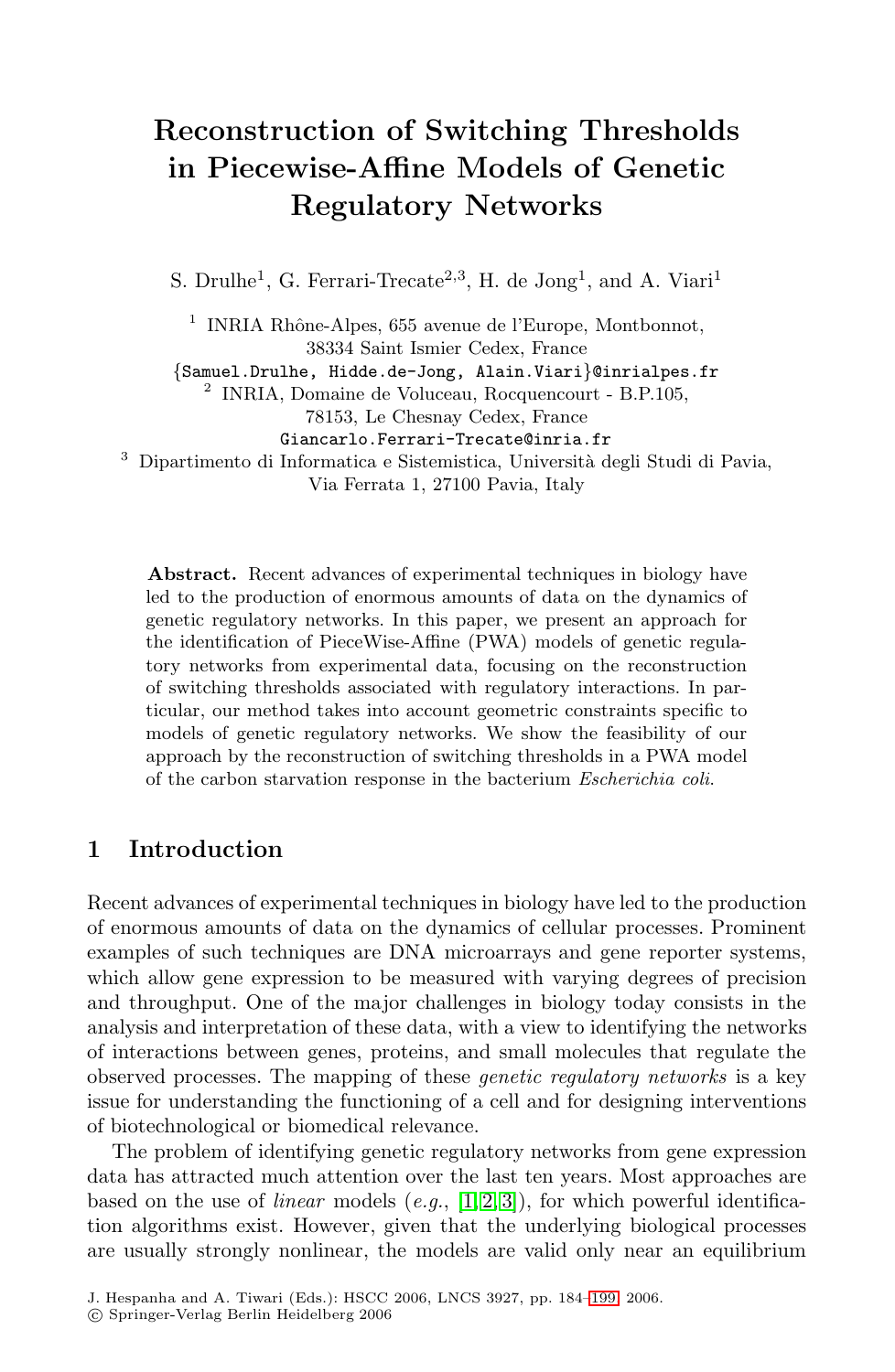point (see [4] for an exception). While there have been some approaches based on nonlinear models of genetic regulatory networks, the practical applicability of these models is often compromised by the intrinsic mathematical and computational difficulty of nonlinear system identification. Not surprisingly, most authors have therefore focused on specific classes of nonlinear models, with restrictions that reduce the number of parameters and simplify the mathematical form  $(e.g., [5, 6])$ .

Another class of models that seems to strike a good compromise between the advantages and disadvantages of linear and nonlinear models are the PieceWise-Affine (PWA) models of genetic regulatory networks introduced by Glass and Kauffman in the 1970s [7]. The study of these models and their generalizations has been an active research area in both mathematical biology and hybrid systems theory  $(e.g., [8, 9, 10, 11, 12, 13])$ . Notwithstanding their simple mathematical form, PWA systems capture essential aspects of gene regulation, as demonstrated by several modeling studies of regulatory networks of biological interest [12, 14]. Moreover, powerful techniques for the identification of PWA systems have been developed in the field of hybrid systems (see [15] and the references therein), which might be profitably applied to the reconstruction of genetic regulatory networks from experimental data.

Although the available hybrid identification algorithms provide a good starting point, they are generic in nature and therefore not well-adapted to a number of constraints specific to PWA models of genetic regulatory networks. First of all, the state space regions associated with modes of the system are hyperrectangular, as they are defined by switching thresholds of the concentration variables. Second, there exist strong dependencies between the modes of the system, as a consequence of the coordinated control of gene expression. Third, the aim of the system identification process is not to generate a single model, but *all* models with a minimal number of regulatory interactions that are consistent with the experimental data.

The aim of our paper is to make a first step towards the adaptation of existing algorithms for the identification of PWA models so as to take into account the above constraints. In particular, we focus on a crucial stage of the identification process: the estimation of the switching thresholds that partition the state space into hyperrectangular regions. We introduce an algorithm that, given gene expression time-series data classified according to the regulatory modes, produces all minimal sets of switching thresholds. We thus assume here that the preliminary problem of detecting mode switches in time-series data has been solved [15], although we are of course well aware that the underlying classification algorithms will probably have to be tailored to gene expression data as well. In order to illustrate the feasibility of our approach, we apply the threshold reconstruction algorithm to a PWA model of the carbon starvation response in Escherichia coli [8, 14]. The gene expression data has been obtained by simulation, while adjusting the noise level and the sampling frequency to the real data that will ultimately be available to us. The work presented in this paper is complementary to the approach of Perkins and colleagues [16], who focus on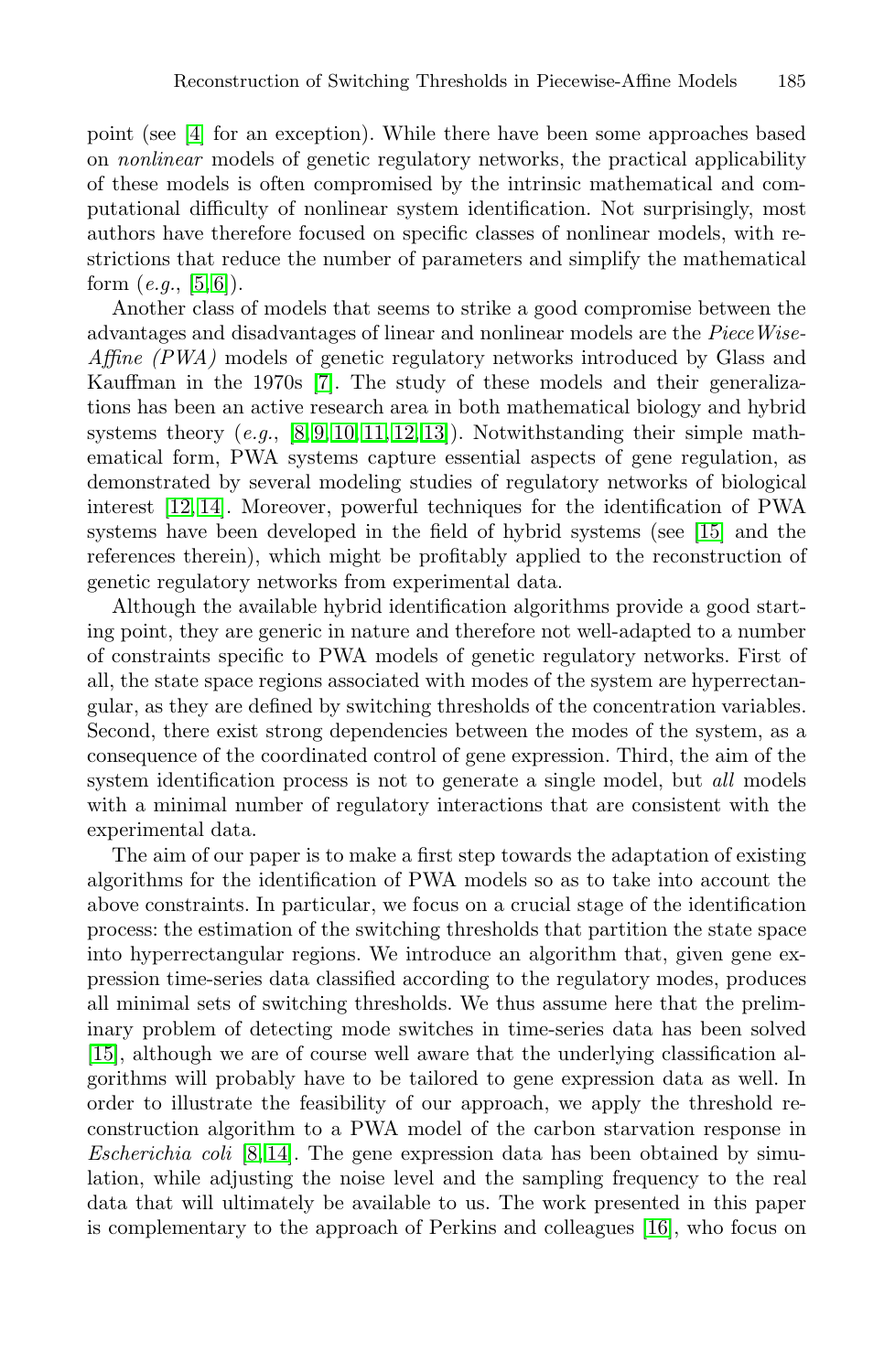the reconstruction of the regulatory modes once the switching thresholds of the system are known.

In the next two sections, we will review PWA models of genetic regulatory networks and discuss the use of hybrid identification techniques for their reconstruction. In Sections 4 to 6 we introduce the notions of cut and multicut, formulate the switching threshold reconstructing problem in terms of these concepts, and introduce a so-called multicut algorithm that, under suitable assumptions, reconstructs minimal sets of switching thresholds from gene expression data. Section 7 presents the results of the multicut algorithm in the context of the E. coli carbon starvation model. In the final section we summarize our contributions and indicate directions for further research.

#### **2 Piecewise-Affine Models of Genetic Regulatory Networks**

A variety of model formalisms have been proposed to describe the dynamics of genetic regulatory networks (see [17] for a review). One particularly welladapted to the currently available experimental data is the following class of PWA differential equations [7]:

$$
\dot{x} = h(x) = f(x) - g(x)x,\tag{1}
$$

where  $x = [x_1, \ldots, x_n]' \in \Omega \subset \mathbb{R}_{\geq 0}^n$  is a vector of cellular protein concentrations,  $f = [f_1, \ldots, f_n]'$ ,  $g = \text{diag}(g_1, \ldots, g_n)$ , and  $\Omega$  is a bounded, *n*-dimensional hyperrectangle. In (1), the rate of change of each protein concentration  $x_i$  is the difference of the rate of synthesis  $f_i(x)$  and the rate of degradation  $g_i(x)x_i$ . The map  $f_i$  is defined as a sum of terms having the general form  $\kappa_i^l b_i^l(x)$ , where  $\kappa_i^l > 0$  is a rate parameter and  $b_i^l(x) : \Omega \to \{0,1\}$  a piecewise-constant function defined in terms of the scalar step functions  $s^+$  and  $s^-$  defined as

$$
s^+(x_i, \theta_i) = \begin{cases} 1 \text{ if } x_i > \theta_i \\ 0 \text{ if } x_i < \theta_i \end{cases} \quad and \quad s^-(x_i, \theta_i) = 1 - s^+(x_i, \theta_i), \quad (2)
$$

with  $\theta_i > 0$  a constant denoting a threshold concentration for  $x_i$ . The step functions are reasonable approximations of sigmoid functions, which represent the switch-like character of the interactions found in gene regulation. The map  $g_i$ , which expresses regulation of protein degradation, is defined analogously, except that it is required to be strictly positive. Examples of PWA models of genetic networks are given in [8, 10].

We now show how model (1) can be recast into a standard PWA system. Consider the union of threshold hyperplanes  $\Theta = \cup_{i \in \{1,...,n\}, l_i \in \{1,...,p_i\}} \{x \in \Omega :$  $x_i = \theta_i^{l_i}$ , where  $p_i$  denotes the number of thresholds for  $x_i$ .  $\Theta$  splits  $\Omega$  in open hyperrectangular regions  $\Delta^j$ ,  $j = 1, ..., s$ ,  $s = \prod_{i=1}^n (p_i + 1)$ , called *regulatory domains*. One can show that if  $x \in \Delta^j$ , then model (1) reduces to  $\dot{x} = \mu^j - \nu^j x$ ,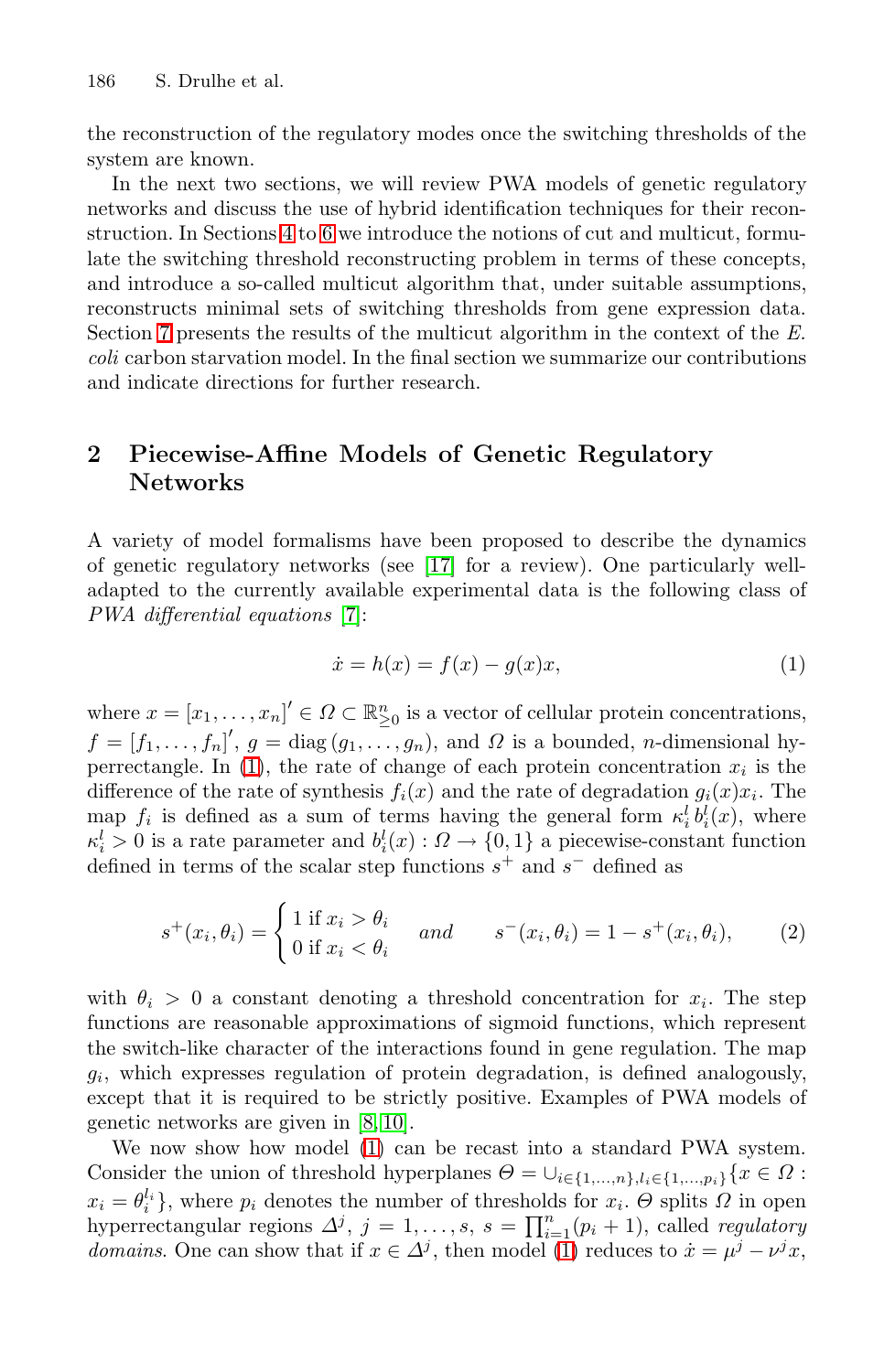where  $\mu^{j} = f(x)$  is a constant vector and  $\nu^{j} = g(x)$  is a constant diagonal matrix. In summary, when  $x \in \Omega \backslash \Theta$ , model (1) is equivalent to the PWA system

$$
\dot{x} = h(x) = \mu^{j} - \nu^{j} x
$$
, if  $\lambda(x) = j$ ,  $j = 1, ..., s$ , (3)

where the switching function  $\lambda$  is defined as:  $\lambda(x) = j$ , if and only if  $x \in \Delta^j$ . Note that in every domain  $\Delta^{j}$ , the map  $h(x)$  is affine and in each mode of operation the state variables evolve independently of each other.

### **3 Hybrid System Identification of Genetic Regulatory Networks**

Experimental techniques in biology, like DNA microarrays and gene reporter systems, allow gene expression to be measured at discrete time instants. In what follows, we assume that data are obtained with a uniform sampling period  $T > 0$ , where  $T$  is small with respect to the time constants of gene expression. We denote by  $\hat{x}(k)$ ,  $k = 1, ..., N + 1$ , the measured vectors of concentrations  $\hat{x}(k)$ . By approximating derivatives through first-order differences, from (3) one obtains the following data model:

$$
\hat{x}(k+1) = (I - T\nu^j)\,\hat{x}(k) + T\mu^j + \epsilon(k), \quad \text{if} \quad \lambda(\hat{x}(k)) = j,\tag{4}
$$

where  $\epsilon(k)$  is an additive noise corrupting the measurements. By focusing on the dynamics of a single protein concentration, say  $\hat{x}_i$ , model (4) becomes

$$
\hat{x}_i(k+1) = \left[\hat{x}_i(k) \; 1\right] \phi^j + \epsilon(k), \quad \text{if} \quad \lambda(\hat{x}(k)) = j,\tag{5}
$$

where  $\phi^{j} = \left[1 - T(\nu^{j})_{ii} T(\mu^{j})_{i}\right]'.$ <sup>1</sup>

Over the last few years, several hybrid system identification algorithms have been proposed for the reconstruction of so-called PieceWise AutoRegressive eXogenous (PWARX) models (see [15] for a review). Without going into details (which can be found in [18]), we just highlight that (5) is a PWARX system with input  $u(k) = [\hat{x}_1(k), \dots, \hat{x}_{l \neq i}(k), \dots, \hat{x}_n(k)]'$  and output  $y(k) = \hat{x}_i(k)$ .

The identification of model (5) involves various tasks [15, 18]. In the sequel, we focus on the estimation of the hyperrectangular domains  $\Delta^{j}$ , which usually requires an intermediate result produced by all of the above algorithms: the reconstruction of the *switching sequence*  $\lambda(\hat{x}(k))$ ,  $k = 1, \ldots, N$ . More specifically, as illustrated in [18], a domain  $\Delta^j$  is found by looking for the s−1 hyperplanes separating the set  $\mathcal{F}_j = \{\hat{x}(k) : \lambda(\hat{x}(k)) = j\}$  from all sets  $\mathcal{F}_l = \{\hat{x}(k) : \lambda(\hat{x}(k)) = l\},$  $l \neq j$ . These hyperplanes can be obtained through pattern-recognition techniques such as Multicategory Robust Linear Programming (MRLP) [19] or Support Vector Classifiers (SVC) [20].

A problem with this approach is that both MRLP and SVC do not impose any constraints on the hyperplanes to be estimated. As a consequence, even if the

 $^{1}(\nu^{j})_{ii}$  is the element at position  $(i, i)$  of  $\nu^{j}$ ,  $(\mu^{j})_{i}$  is the *i*th element of  $\mu^{j}$ .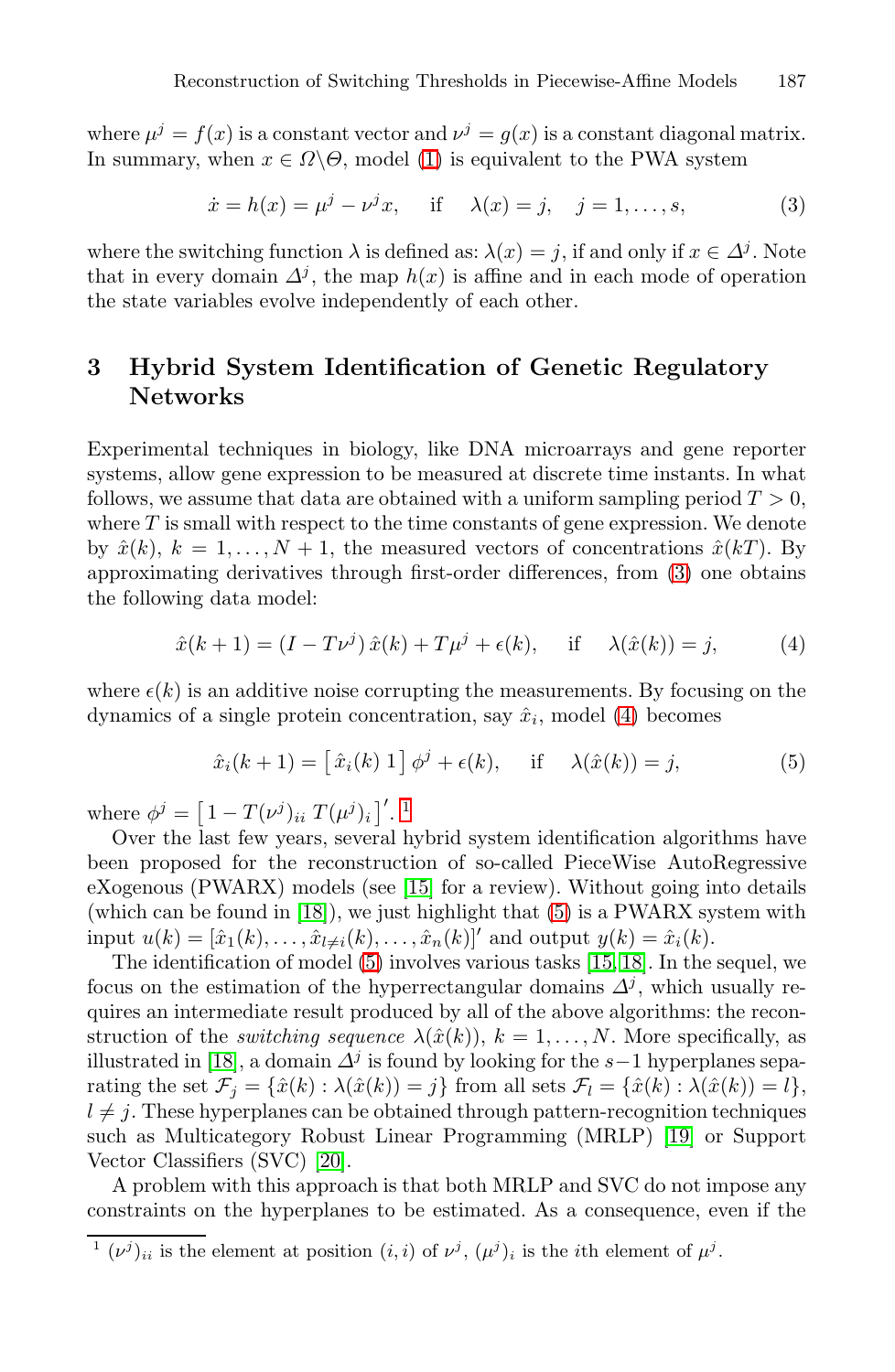switching sequence is perfectly known, there is no guarantee that the estimated domains  $\Delta^{j}$  will be hyperrectangular. This may result in hybrid models that are meaningless from a biological point of view, since they do not preserve the concept of a switching threshold associated with a concentration variable. Another problem with existing techniques is that they produce a single model. This is not realistic in our case, because only a fraction of the modes are encountered in the experiments. As a consequence, several hybrid models of the network, each characterized by a different combination of thresholds for the variables, may be consistent with the data and need to be considered.

For all of these reasons, we propose a pattern recognition algorithm tailored to the features of PWARX models of genetic regulatory networks in the next three sections.

#### **4 Switching Thresholds and Multicuts**

Let  $\mathcal{F}_1,\ldots,\mathcal{F}_s$  be disjoint sets collecting finitely-many points in  $\mathbb{R}^n$  and  $\mathcal{F}^*$  $\{\mathcal{F}_1,\ldots,\mathcal{F}_s\}$ . Hereafter, we focus on the problem of separating the sets in  $\mathcal{F}^*$ with hyperplanes parallel to the linear combination of  $n - 1$  axes. In order to illustrate the main concepts, we will use the collection  $\mathcal{F}^*$  depicted in Figure 1(a). Pairs of distinct sets in  $\mathcal{F}^*$  will often be indexed by means of pairs in  $U =$  $\{(p,q) \in \{1,\ldots,s\}^2 : p < q\}.$ 



**Fig. 1.** Simple example of multicuts. (a) Data sets  $\mathcal{F}^*$ . (b) Multicut  $\mathcal{C}^*$ : bold lines correspond to cuts and dotted lines are the limits of their equivalence class. (c) Multicut  $Max \leq C^*$ .

**Definition 1 (Ap-hyperplane).** An axis-parallel (ap-) hyperplane in  $\mathbb{R}^n$  with direction  $i \in \{1, \ldots, n\}$  is a hyperplane of equation  $x_i = \alpha, \alpha \in \mathbb{R}$ , or equivalently, the zero level set of the function  $\theta(x) = x_i - \alpha$ .

By abuse of notation,  $\theta$  will denote both an ap-hyperplane and its associated function. The function  $dir(\theta)$  gives the direction i of the ap-hyperplane  $\theta$ , while the function  $Z(\theta)$  gives the zero-level  $\alpha$ . We introduce the following set-valued functions that will turn out to be useful below:

$$
\mathcal{I}_{-}(\theta) = \{j : \forall x \in \mathcal{F}_j, \theta(x) < 0\}, \quad \mathcal{B}_{-}(\theta) = \bigcup_{j \in \mathcal{I}_{-}(\theta)} \mathcal{F}_j, \mathcal{I}_{+}(\theta) = \{j : \forall x \in \mathcal{F}_j, \theta(x) > 0\}, \quad \mathcal{B}_{+}(\theta) = \bigcup_{j \in \mathcal{I}_{+}(\theta)} \mathcal{F}_j.
$$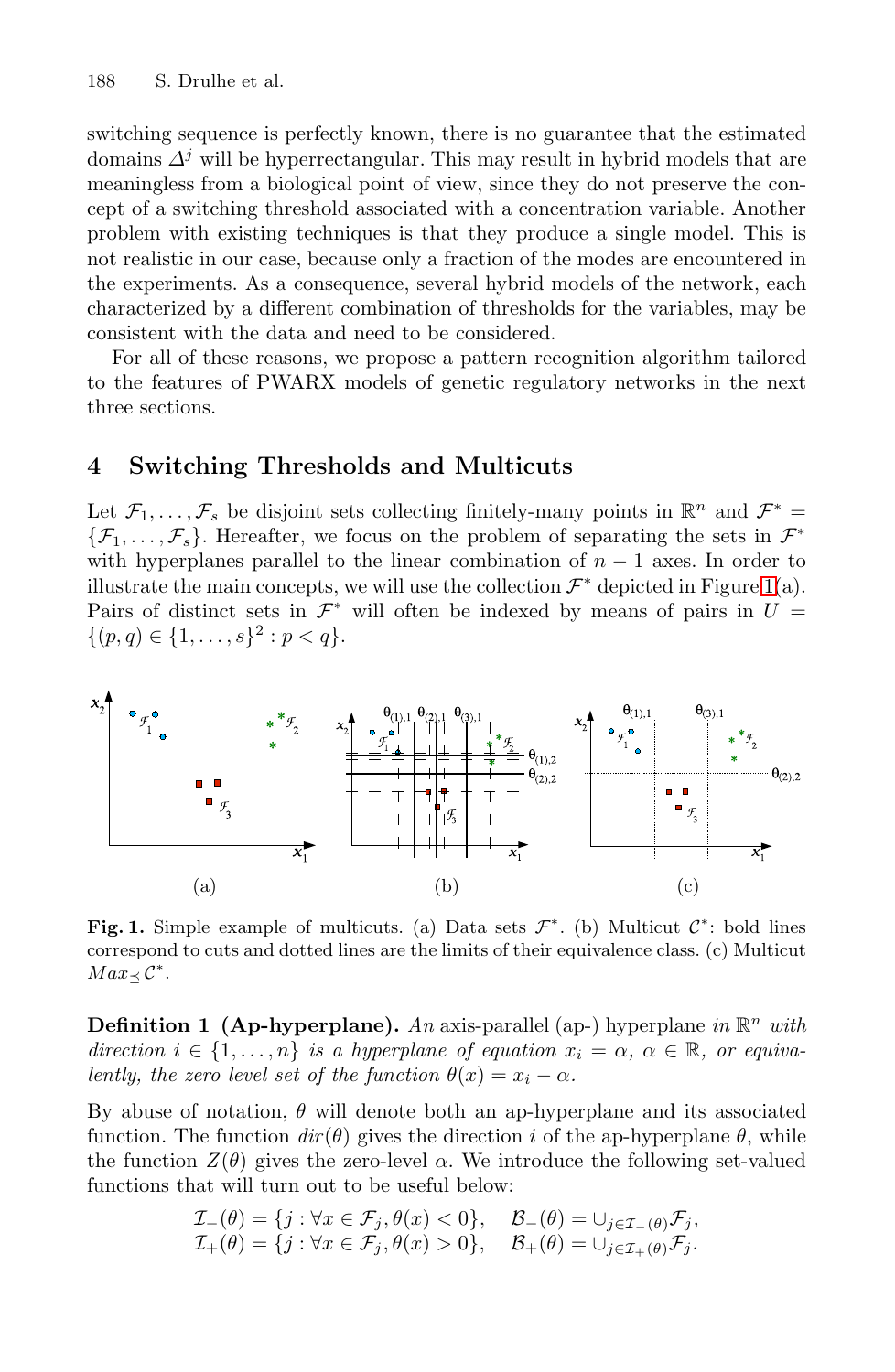**Definition 2 (Separability).** Let  $\mathcal{F}_p$  and  $\mathcal{F}_q$  be disjoint sets collecting finitely many points in  $\mathbb{R}^n$ . An ap-hyperplane  $\theta$  in  $\mathbb{R}^n$  separates  $\mathcal{F}_p$  and  $\mathcal{F}_q$  if there exists  $\delta \in \{+1,-1\}$  such that for all  $x \in \mathcal{F}_p \cup \mathcal{F}_q$  one has  $\delta \theta(x) > 0$ , if  $x \in \mathcal{F}_p$ , and  $\delta \theta(x) < 0$ , if  $x \in \mathcal{F}_q$ . In this case, we write  $\mathcal{F}_p \overset{\theta}{\setminus} \mathcal{F}_q$ .  $\mathcal{F}_p$  and  $\mathcal{F}_q$  are separable if there exists an ap-hyperplane separating the sets.

We introduce two additional functions on sets  $\mathcal{F}_p$  and  $\mathcal{F}_q$ , for  $i \in \{1,\ldots,n\}$ ,

$$
Inf_i(\mathcal{F}_p, \mathcal{F}_q) = \min(\max_{x \in \mathcal{F}_p} x_i, \max_{x \in \mathcal{F}_q} x_i),
$$
  
\n
$$
Sup_i(\mathcal{F}_p, \mathcal{F}_q) = \max(\min_{x \in \mathcal{F}_p} x_i, \min_{x \in \mathcal{F}_q} x_i).
$$

In Figure 1,  $\mathcal{F}_1$  and  $\mathcal{F}_2$  are separable since there exist ap-hyperplanes in the x<sub>1</sub>-direction (e.g.,  $\theta_{(1),1}$  and  $\theta_{(2),1}$ ), such that all points in  $\mathcal{F}_1$  lie on one side of the hyperplane  $\theta_{(1),1}$  and all points of  $\mathcal{F}_2$  on the other side. Notice that the sets  $\mathcal{F}_1$  and  $\mathcal{F}_2$  are not separable in the  $x_2$ -direction. As can be verified in Figure 1, the ap-hyperplane  $\theta_{(1),1}$  separates more sets than the ap-hyperplane  $\theta_{(2),1}$ . The difference in separation power of ap-hyperplanes can be formally defined as follows.

**Definition 3 (Separation power).** The separation power of an ap-hyperplane  $\theta$  is the set-valued function  $S(\theta) = \{(p, q) \in U : \mathcal{F}_p \overset{\theta}{\setminus} \mathcal{F}_q\}.$ 

In the remainder of this section, we focus on ap-hyperplanes in the set  $\Theta =$  $\{\theta : S(\theta) \neq \emptyset\}$ . The comparison of the separation power of ap-hyperplanes in  $\Theta$  in a given direction motivates the introduction of equivalence classes of aphyperplanes.

**Definition 4 (Equivalence).** Two ap-hyperplanes  $\theta, \theta' \in \Theta$  are equivalent if  $dir(\theta) = dir(\theta')$  and  $S(\theta) = S(\theta')$ . Equivalent ap-hyperplanes will be denoted by  $\theta \sim \theta'$  and the equivalence class of  $\theta$  by  $[\theta] = {\theta' : \theta' \sim \theta}.$ 

Following the above definition, the ap-hyperplanes  $\theta_{(1),1}$  and  $\theta_{(2),1}$  in Figure 1 are not equivalent.

We recall that, given an equivalence relation  $\sim$  on a set X and a function  $f: X \to Y$ , f is invariant under  $\sim$  if  $x \sim y$  implies  $f(x) = f(y)$ . It is not difficult to show that the functions dir, S,  $\mathcal{I}_+, \mathcal{I}_-, \mathcal{B}_+$  and  $\mathcal{B}_-$  are invariant under the equivalence relation  $\sim$  defined in Definition 4. This implies that we can generalize these functions to the *quotient set*  $\mathcal{E}^* = \Theta / \sim$ . Note also that the cardinality of  $\mathcal{E}^*$  is finite [21].

Although all ap-hyperplanes in an equivalence class  $\mathcal{E} \in \mathcal{E}^*$  have the same separation power, only one is optimal in a statistical sense [20]. This ap-hyperplane will be called a *cut*.

**Definition 5 (Cut).** Let  $\mathcal{E} \in \mathcal{E}^*$  and  $i = \text{dir}(\mathcal{E})$ . The cut associated to  $\mathcal{E}$  is the ap-hyperplane  $\theta \in \Theta$  such that

$$
Z(\theta) = \operatorname{Inf}_i(\mathcal{B}_+(\mathcal{E}), \mathcal{B}_-(\mathcal{E})) + \frac{\operatorname{Sup}_i(\mathcal{B}_+(\mathcal{E}), \mathcal{B}_-(\mathcal{E})) - \operatorname{Inf}_i(\mathcal{B}_+(\mathcal{E}), \mathcal{B}_-(\mathcal{E}))}{2}.
$$
 (6)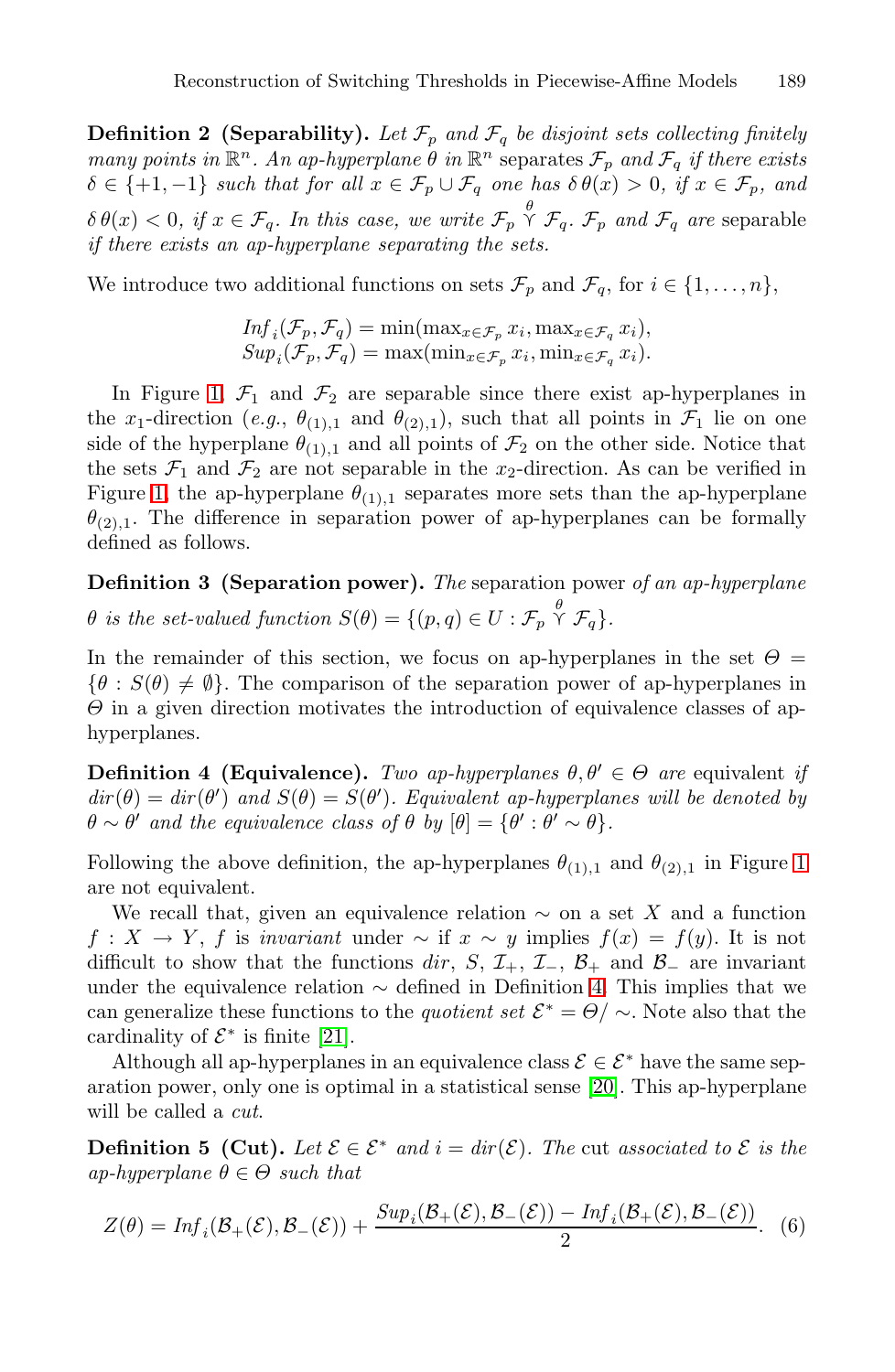In what follows the set of all cuts is denoted by  $\mathcal{C}^*$ . Since  $\mathcal{E}^*$  and  $\mathcal{C}^*$  are isomorphic, the cardinality of  $\mathcal{C}^*$  is also finite. In the example with three data sets in Figure 1(a),  $C^*$  is composed of five cuts  $(\theta_{(1),1}, \theta_{(2),1}, \theta_{(3),1}, \theta_{(1),2}, \text{ and } \theta_{(2),2}),$ which are represented in Figure 1(b) by means of bold lines.

Intuitively, we would be inclined to say that the cut  $\theta_{(1),1}$  is more powerful than  $\theta_{(2),1}$ , in the sense that the former separates  $\mathcal{F}_1$  and  $\mathcal{F}_2$  as well as  $\mathcal{F}_1$  and  $\mathcal{F}_3$ , whereas the latter separates only  $\mathcal{F}_1$  and  $\mathcal{F}_2$  (that is,  $S(\theta_{(1),1}) = \{(1,2), (1,3)\}\$ and  $S(\theta_{(2),1}) = \{(1,2)\}\)$ . This motivates the introduction of the following relation on  $\mathcal{C}^*$ , denoted by  $\preceq$ :

$$
\theta \preceq \theta' \text{ if } S(\theta) \subseteq S(\theta') \text{ and } dir(\theta) = dir(\theta'). \tag{7}
$$

It is straightforward to show that  $\preceq$  is reflexive, antisymmetric, and transitive, and hence that  $\leq$  is a partial order on  $\mathcal{C}^*$ . That is,  $\mathcal{C}^*$  is a poset (partially ordered set).



**Fig. 2.** (a) Poset diagram for the set of cuts  $C^*$  in Figure 1. The diagram shows, e.g.,  $\theta_{(2),1} \preceq \theta_{(1),1}$ . (b) Poset diagram for the down-set of  $\mathcal{M} = {\theta_{(1),1}, \theta_{(3),1}, \theta_{(2),2}}$ , which is a multicut for Figure 1. In fact, M equals  $Max_{\leq} C^*$ .

The poset diagram corresponding to the example in Figure 1 is shown in Figure 2(a). As for any poset,  $\mathcal{C}^*$  admits maximal and minimal elements. The sets of maximal and minimal elements of  $\mathcal{C}^*$  are denoted by  $Max_{\leq} \mathcal{C}^*$  and  $Min_{\leq} \mathcal{C}^*$ , respectively. For instance, in Figure 2(a)  $Max \nleq C^* = {\theta_{(1),1}, \theta_{(3),1}, \theta_{(2),2}}$ .

In general, several cuts will be required to separate all sets in  $\mathcal{F}^*$ . This motivates the introduction of multicuts.

**Definition 6 (Multicut).** A multicut M of  $\mathcal{F}^*$  is a finite set of cuts such that for all  $(p,q) \in U$  there exists  $a \theta \in \mathcal{M}$ , such that  $\mathcal{F}_p \overset{\theta}{\vee} \mathcal{F}_q$ . A collection  $\mathcal{F}^*$  is said to be m-separable if there exists a multicut of  $\mathcal{F}^*$  or, equivalently, if  $U = \bigcup_{\theta \in \mathcal{M}} S(\theta).$ 

We call  $\mathcal{M}^*$  the set of multicuts. Due to the fact that  $\mathcal{C}^*$  is finite,  $\mathcal{M}^*$  is finite as well. Notice that  $\mathcal{M}^*$  may be empty, that is,  $\mathcal{F}^*$  may not be m-separable. In the example of Figure 1,  $\mathcal{M} = {\theta_{(3),1}, \theta_{(2),2}}$  is a multicut since we have  $S(\theta_{(3),1}) = \{(1,2), (2,3)\}\$ and  $S(\theta_{(2),2}) = \{(1,3)\}.$ 

The following proposition, proven in [21], states a relevant property of  $\mathcal{C}^*$ .

**Proposition 1.**  $\mathcal{F}^*$  is m-separable if and only if  $\mathcal{C}^*$  is a multicut.

We define an obvious partial order relation on the set of multicuts  $\mathcal{M}^*$ , the set inclusion  $\subseteq$ . The poset  $\mathcal{M}^*$  for the example in Figure 1 consists of 20 multicuts (figure not shown).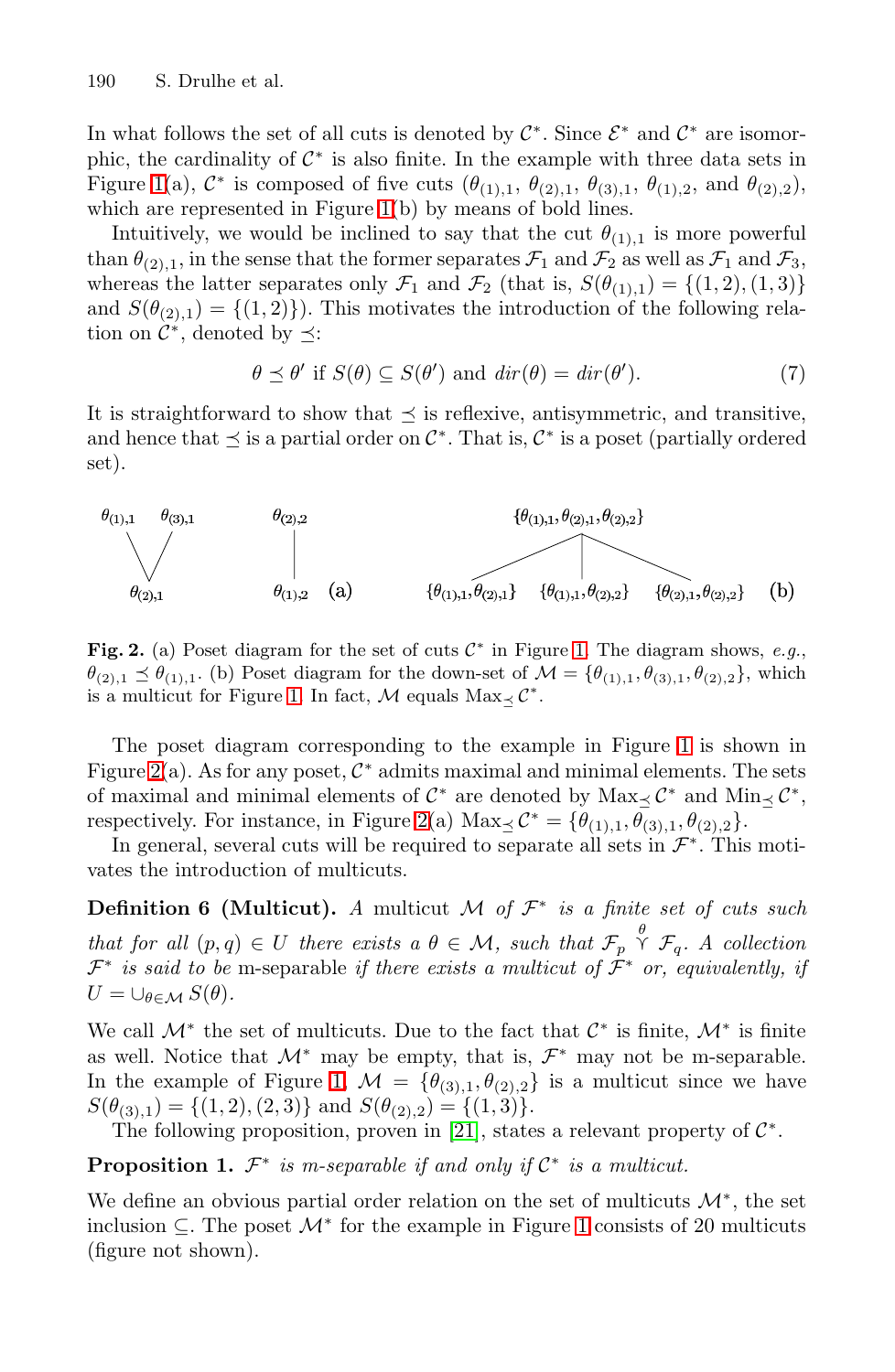To every subset  $\beta$  of  $\mathcal{M}^*$  we can associate a down-set, which consists of the multicuts in  $\mathcal{M}^*$  upper bounded (according to  $\subset$ ) by some multicut in  $\mathcal{B}$ . For reasons that will become clear below, we focus here on the down-set of singletons  $\mathcal{B} = \{\mathcal{M}\}\text{, for some } \mathcal{M} \in \mathcal{M}^*$ .

**Definition 7 (Down-set of multicut set).** The down-set of  $\{M\}$ ,  $M \in \mathcal{M}^*$ , denoted by  $\downarrow \{\mathcal{M}\},$  is defined by  $\downarrow \{\mathcal{M}\} = \{\mathcal{M}' \in \mathcal{M}^* : \mathcal{M}' \subseteq \mathcal{M}\}.$ 

Consider the multicut  $Max_{\leq} C^*$  in the example (Figure 2(a)). The down-set of  ${Max<sup>*</sup>}$  is the union of all sets appearing in Figure 2(b). We note that  $\downarrow$  { $\mathcal{M}$ } is also a poset with respect to set inclusion.

### **5 Formulation of Switching Threshold Reconstruction Problem**

The introduction of the concepts of cut and multicut, and the partial orders defined on them, allows us to formulate the problem of reconstructing switching thresholds in a more precise way. In general, the available data are consistent with a large number of multicuts, and thus with a large number of PWA models of the genetic regulatory network. A priori there is no reason to prefer one of these models above the others. However, in practice we are most interested in the minimal models that account for the available data, that is, those models that contain a minimal number of thresholds and separate all pairs of sets in  $\mathcal{F}^*$ . Assuming that the set of data points is m-separable, so that  $\mathcal{C}^*$  is a multicut, it seems reasonable to accept as solutions all multicuts in Min<sub>⊂</sub>  $\downarrow$  { $\mathcal{C}^*$ }.

Notice though that  $\mathcal{C}^*$  may contain many cuts with a weak separation power that could be eliminated beforehand if we are only interested in finding minimal multicuts. That is, we can remove cuts  $\theta \in \mathcal{C}^*$  if there exists another  $\theta' \in \mathcal{C}^*$ ,  $\theta' \neq \theta$ , such that  $\theta \preceq \theta'$ . Eliminating these cuts does not affect the m-separability of the sets of data points, as indicated by the following proposition (proven in [21]), which should be compared with Proposition 1.

#### **Proposition 2.**  $Max \subset \mathcal{C}^*$  is a multicut if and only if  $\mathcal{F}^*$  is m-separable.

Once  $\mathcal{C}^*$  has been reduced to Max<sub> $\prec$ </sub> $\mathcal{C}^*$ , our switching threshold reconstruction problem can be recast into the problem of computing the set

$$
Min_{\subseteq} \downarrow \{Max_{\preceq} C^*\}.
$$
\n(8)

Notice that  $Max_{\subset} \downarrow \{Max_{\prec} C^*\}$  is  $\{Max_{\prec} C^*\}$  itself, so that we will call  $Max_{\prec} C^*$ the maximal multicut. In the example of Figure 1, Max  $\mathcal{C}^*$  consists of three cuts, as shown in Figure 2(a). That is, two cuts with obvious weaker separation power have been eliminated  $(\theta_{(2),1}$  and  $\theta_{(1),2})$ . The down-set of {Max  $\leq$  C<sup>∗</sup>} is shown in Figure 2(b). It has three minimal multicuts:  $\{\theta_{(1),1}, \theta_{(3),1}\}, \{\theta_{(1),1}, \theta_{(2),2}\},\$ and  $\{\theta_{(3),1}, \theta_{(2),2}\}.$  As illustrated by the example, there will generally be several minimal multicuts. We can distinguish between locally and globally minimal multicuts.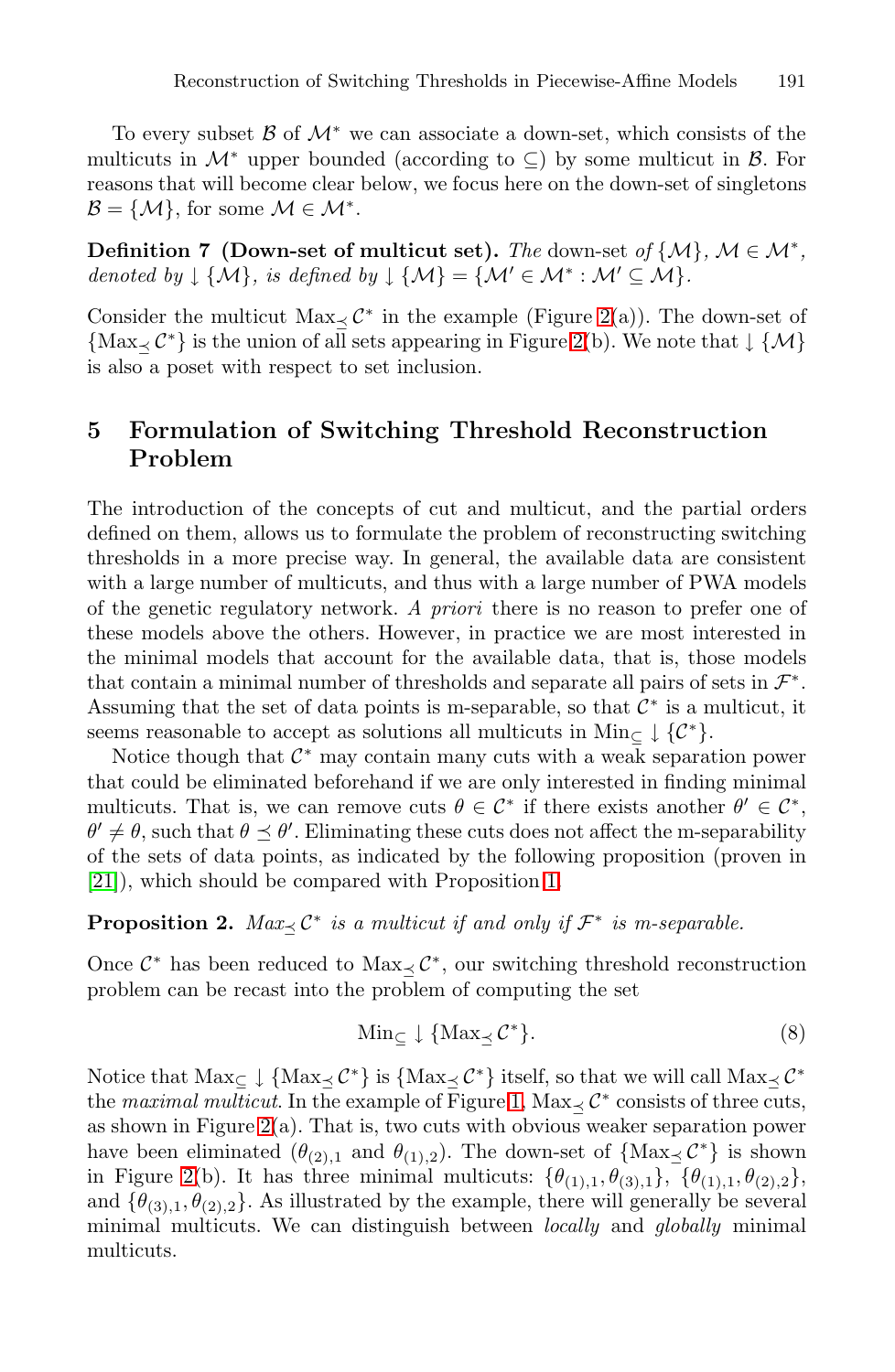**Definition 8.** Let M be a multicut of  $\mathcal{F}^*$ . M is locally minimal if for all  $\theta \in$ M, the set  $\mathcal{M}\backslash\{\theta\}$  is not a multicut of  $\mathcal{F}^*$ . M is globally minimal if

$$
|\mathcal{M}| = \min_{\tilde{\mathcal{M}} \in \mathcal{M}_{min}} |\tilde{\mathcal{M}}|,\tag{9}
$$

where  $\mathcal{M}_{min}$  is the set of all locally minimal multicuts of  $\mathcal{F}^*$ .

It can be shown (see [21]) that the elements of Min<sub>⊂</sub>  $\downarrow$  {Max  $\lt C^*$ } are locally minimal multicuts, but they are not necessarily globally minimal.

The above remarks lead us to a final refinement of the problem statement:

find all globally minimal multicuts in Min<sub>⊂</sub>  $\{ {\text{Max}} \leq C^* \}.$  (10)

#### **6 Algorithms for Computing Switching Thresholds**

In this section we present an approach to compute the multicuts satisfying criterion (10), and thus infer the minimal set of switching thresholds for a PWA model of a genetic regulatory network from a classified data set  $\mathcal{F}^*$ .

The computation of the set of all cuts  $(\mathcal{C}^*)$  is rather straightforward, based on the definition of a cut (Definition 5). For sake of brevity, we omit the algorithm which can be found in [21]. Similarly, the set of maximal cuts (Max  $\mathcal{C}^*$ ) can be computed by applying directly the definition of maximal element of  $\mathcal{C}^*$  with respect to the partial order (7) (see [21] for further details).

A more challenging task is the computation of all globally minimal multicuts. In order to find them, we could in principle enumerate all subsets of  $Max \lt C^*$ and verify minimality by means of Definitions 6 and 8. However, this procedure is computationally prohibitive even for simple examples. Therefore, in the sequel, we present an additional result on multicuts that will allow us to reduce the dimension of the search space.

**Definition 9 (Redundancy).** Let M be a multicut of  $\mathcal{F}^*$ . A cut  $\theta \in \mathcal{M}$  is redundant *in* M, if  $S(\theta) \subseteq \bigcup_{\theta' \in \mathcal{M} \setminus \{\theta\}} S(\theta')$ .

In the example of Figure 1, each of the three cuts in the multicut  $\{\theta_{(1),1}, \theta_{(3),1},\$  $\theta_{(2),2}$  is redundant. The following proposition (proven in [21]), shows that redundant cuts can be safely ignored.

**Proposition 3.** A multicut M of  $\mathcal{F}^*$  is locally minimal if and only if no  $\theta \in \mathcal{M}$ is redundant in M.

**Definition 10 (Kernel).** Let M be a multicut of  $\mathcal{F}^*$ . The kernel of M is defined as  $\ker(\mathcal{M}) = \{ \theta \in \mathcal{M} : \exists u \in S(\theta), \exists \theta' \in \mathcal{M} \setminus \{\theta\}, u \in S(\theta') \}.$ 

From Definition 10, it is apparent that ker( $Max \lt C^*$ ) collects the cuts in M that must belong to every minimal multicut, otherwise at least one pair of sets in  $\mathcal{F}^*$ will not be separated. In the case of  $\mathcal{M} = {\theta_{(1),1}, \theta_{(3),1}, \theta_{(2),2}}$  in the example of Figure 1, the kernel is empty: none of the cuts is indispensable.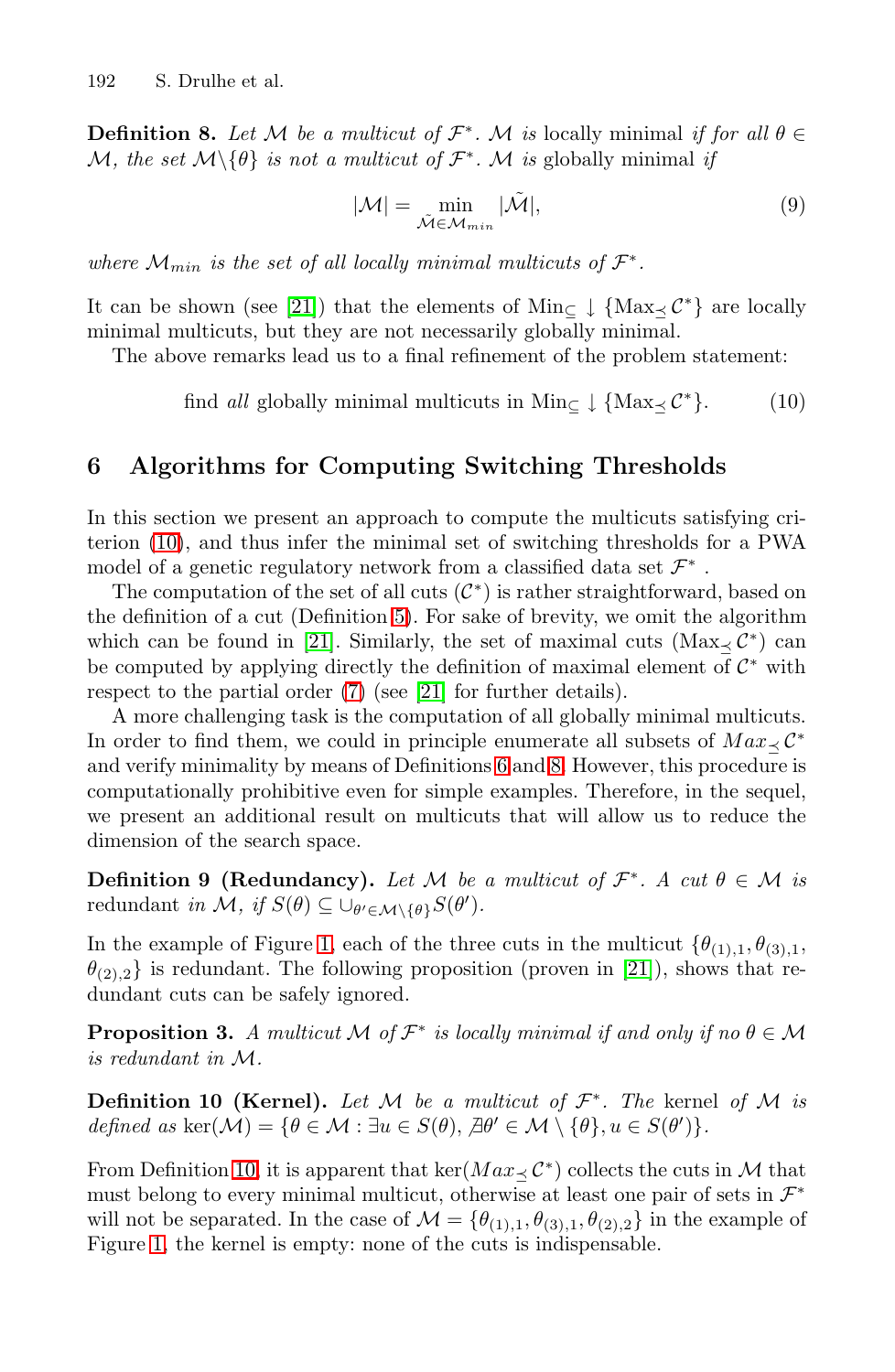## **Algorithm 1.** Create the set  $\mathcal{M}_{min}^*$  of all globally minimal multicuts

1: Initialize the global variables  $\mathcal{M}_{min}^* = \emptyset$  and  $best = |Max_{\leq} \mathcal{C}^*|$ . Initialize  $\mathcal{M}_{in}$  $\ker(Max \leq \mathcal{C}^*)$ 2: **if**  $U = \bigcup_{\theta \in \mathcal{M}_{in}} S(\theta)$  **then** 3: Append ker $(Max \leq C^*)$  to  $\mathcal{M}_{min}^*$  and exit 4: **else** 5:  $Branch(M_{in})$ 6: **end if** function  $Branch(\mathcal{M}_{in})$ 1: **for all**  $\theta \in Max \leq C^* \setminus \mathcal{M}_{in}$  **do** 2: **if**  $S(\theta) \not\subseteq \bigcup_{\theta' \in \mathcal{M}_{in}} S(\theta')$  then  $\ell/\theta$  is not redundant in  $\mathcal{M}_{in} \cup \{\theta\}.$ 3: Set  $\mathcal{M}_{out} = \mathcal{M}_{in} \cup \{\theta\}$ 4: **if**  $U = \bigcup_{\theta' \in \mathcal{M}_{out}} S(\theta')$  then  $t/M_{out}$  is a multicut. 5: **if**  $|\mathcal{M}_{out}| = best$  and  $\mathcal{M}_{out} \notin \mathcal{M}_{min}^{*}$  then 6: Append  $\mathcal{M}_{out}$  to  $\mathcal{M}_{min}^*$ 7: **else if**  $|\mathcal{M}_{out}| < best$  **then** 8: Set  $\mathcal{M}_{min}^* = {\mathcal{M}_{out}}$  and  $best = |\mathcal{M}_{out}|$  //Reset  $\mathcal{M}_{in}^*$ //Reset  $\mathcal{M}_{min}^*$  and update best. 9: **end if** 10: **else if**  $|\mathcal{M}_{out}| < best$  **then** 11:  $Branch(M_{out})$ 12: **end if** 13: **end if** 14: **end for**

The notions of redundancy and kernel are used to speed up the branch-andbound strategy of Algorithm 1 below, computing the set  $\mathcal{M}_{min}^* \subseteq \mathcal{M}^*$  of globally minimal multicuts. The basic idea is to start with a small subset of  $Max \lt C^*$ , given by ker( $Max \lt C^*$ ), and add new cuts iteratively.

During the execution of Algorithm 1, the global variable best stores the size of the smaller multicut found so far. If ker( $Max \lt C^*$ ) is a multicut, it is also the only globally minimal multicut in  $Max \leq C^*$  and the algorithm terminates (lines 1 and 1 of the main procedure). Otherwise, the function Branch is called in order to add suitable cuts to ker( $Max \lt C^*$ ). At line 1 of the function *Branch*, the addition of a new cut  $\theta$  to  $\mathcal{M}_{in}$  is considered only if  $\theta$  is not redundant in  $\mathcal{M}_{out} = \mathcal{M}_{in} \cup {\theta}$  (following Proposition 3). Lines 1-1 process sets  $\mathcal{M}_{out}$  that are multicuts and modify the set  $\mathcal{M}^*_{min}$  accordingly. More specifically, a multicut of size *best* is added to  $\mathcal{M}_{min}^*$  (line 1), while a multicut of size less than *best* causes the reset of the set  $\mathcal{M}_{min}^{*}$  (line 1) and the update of *best*. These operations guarantee that only globally minimal multicuts will be stored in  $\mathcal{M}^*_{min}$ .

### **7 Reconstruction of Switching Thresholds in PWA Model of Carbon Starvation Response of** *E. coli*

In order to test the applicability of the multicut approach, we have used it for the reconstruction of switching thresholds in a PWA model of the carbon starvation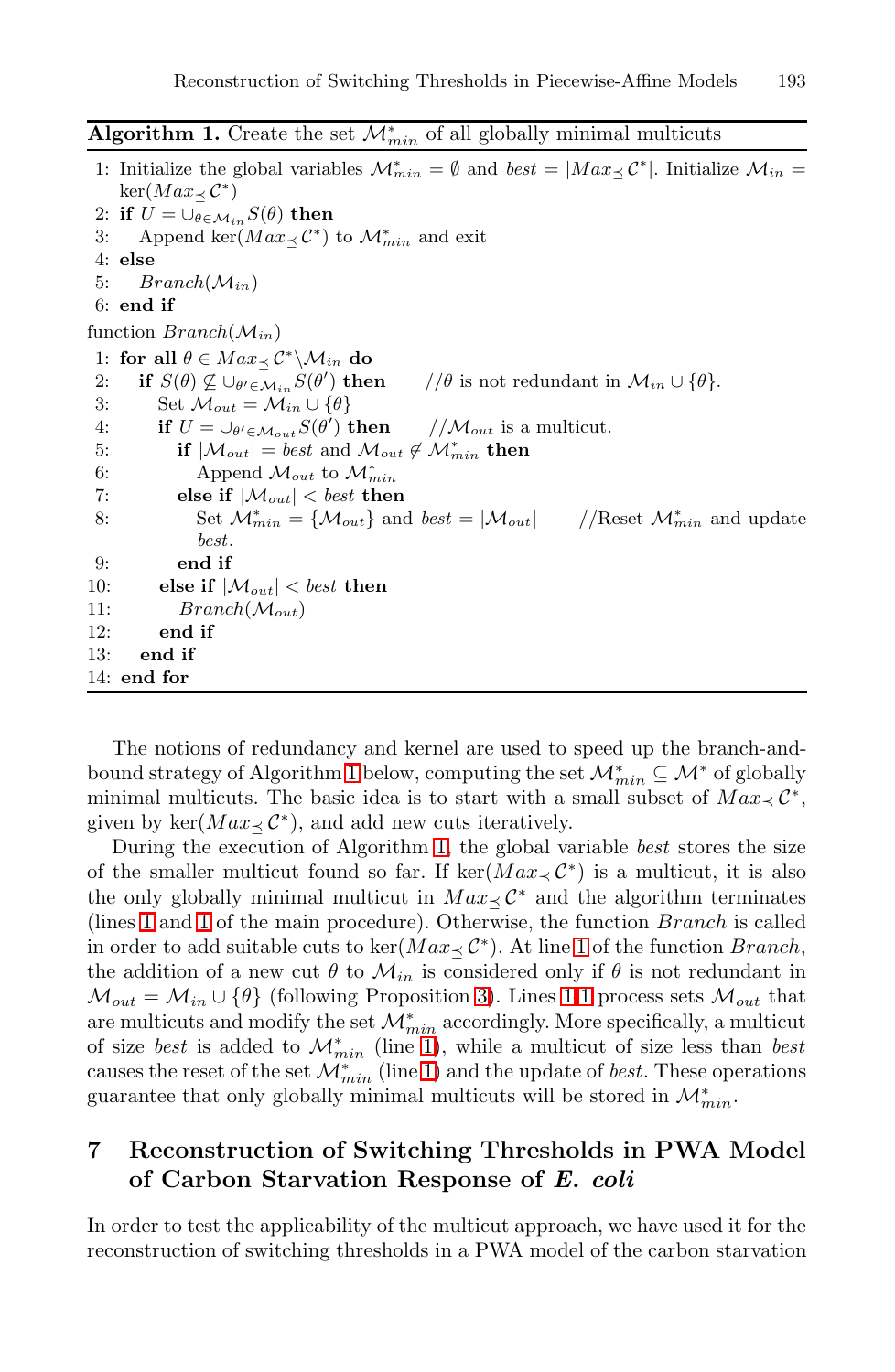response in the bacterium Escherichia coli. In the absence of essential carbon sources, an E. coli population abandons exponential growth and enters a nongrowth state called stationary phase. On the molecular level, the transition from exponential phase to stationary phase in response to a carbon stress is controlled by a complex genetic regulatory network.

A PWA model of the carbon starvation response has been developed in E. coli [14]. The model describes how a carbon stress signal is propagated through a network of interactions between global transcriptional regulators of the bacterium, so as to influence the synthesis of stable RNAs and thereby adapt the growth of the cell. For this study, we have used a simplified version of this model (Figure 3), which preserves essential properties of the qualitative dynamics

$$
\begin{split}\n\dot{x}_{CRP} &= \kappa_{CRP}^0 + \kappa_{CRP}^1 s^-(x_{Fis}, \theta_{Fis}^1) s^+(x_{CRP}, \theta_{CRP}^1) s^+(x_S, \theta_S) - \gamma_{CRP} x_{CRP} \\
\dot{x}_{Fis} &= \kappa_{Fis}^1 (1 - s^+(x_{CRP}, \theta_{CRP}^1) s^+(x_S, \theta_S)) \\
&+ \kappa_{Fis}^2 s^+(x_{GyrAB}, \theta_{GyrAB}) (1 - s^+(x_{CRP}, \theta_{CRP}^1) s^+(x_S, \theta_S)) - \gamma_{Fis} x_{Fis} \\
\dot{x}_{GyrAB} &= \kappa_{GyrAB} s^-(x_{Fis}, \theta_{Fis}^3) - \gamma_{GyrAB} x_{GyrAB} \\
\dot{x}_{rrn} &= \kappa_{rrn} s^+(x_{Fis}, \theta_{Fis}^2) - \gamma_{rrn} x_{rrn} \\
\dot{x}_S &= 0\n\end{split} \tag{a}
$$



**Fig. 3.** (a) Simplified PWA model of the carbon starvation network in E. coli [14]. The variables  $x_{CRP}$ ,  $x_{Fis}$ ,  $x_{GyrAB}$ , and  $x_{rrn}$  denote the concentrations of CRP, Fis, GyrAB, and stable RNAs, while  $x_S$  represents the carbon starvation signal  $(s^+(x<sub>S</sub>, \theta<sub>S</sub>) = 1$  means that the carbon starvation signal is present). The variables have been rescaled to the interval  $[0, 1]$ , and the following parameter values have been used for the simulations:  $\theta_{CRP}^1 = 0.33, \ \theta_{CRP}^2 = 0.67,$  $\theta_{Fis}^1$  = 0.1,  $\theta_{Fis}^2$  = 0.5,  $\theta_{Fs}^3$  = 0.75,  $\theta_{GyrAB}$  = 0.5,  $\theta_{rrn}$  = 0.5,  $\theta_{S}$  = 0.5,  $\gamma_{CRP}$  = 0.5;,  $\gamma_{Fis}$  = 2,  $\gamma_{GyrAB}$  = 1,  $\gamma_{rrn}$  = 1.5,  $\gamma_S$  = 0.5,  $\kappa_{CRP}^0$  = 0.25,  $\kappa_{CRP}^1$  = 0.4,  $\kappa_{Fis}^1$  = 0.6,  $\kappa_{Fis}^2$  = 1.15,  $\kappa_{GyrAB}$  = 0.75,  $\kappa_{rrn}$  = 1.12, (b) Graphical representation of the PWA model, indicating genes and their regulatory interactions. The interactions in bold have been correctly identified by the best globally minimal multicuts obtained from the data for the reentry into exponential phase after a carbon upshift  $(MC_2$  in Figure 5(c)) and for the entry into stationary phase (results not shown).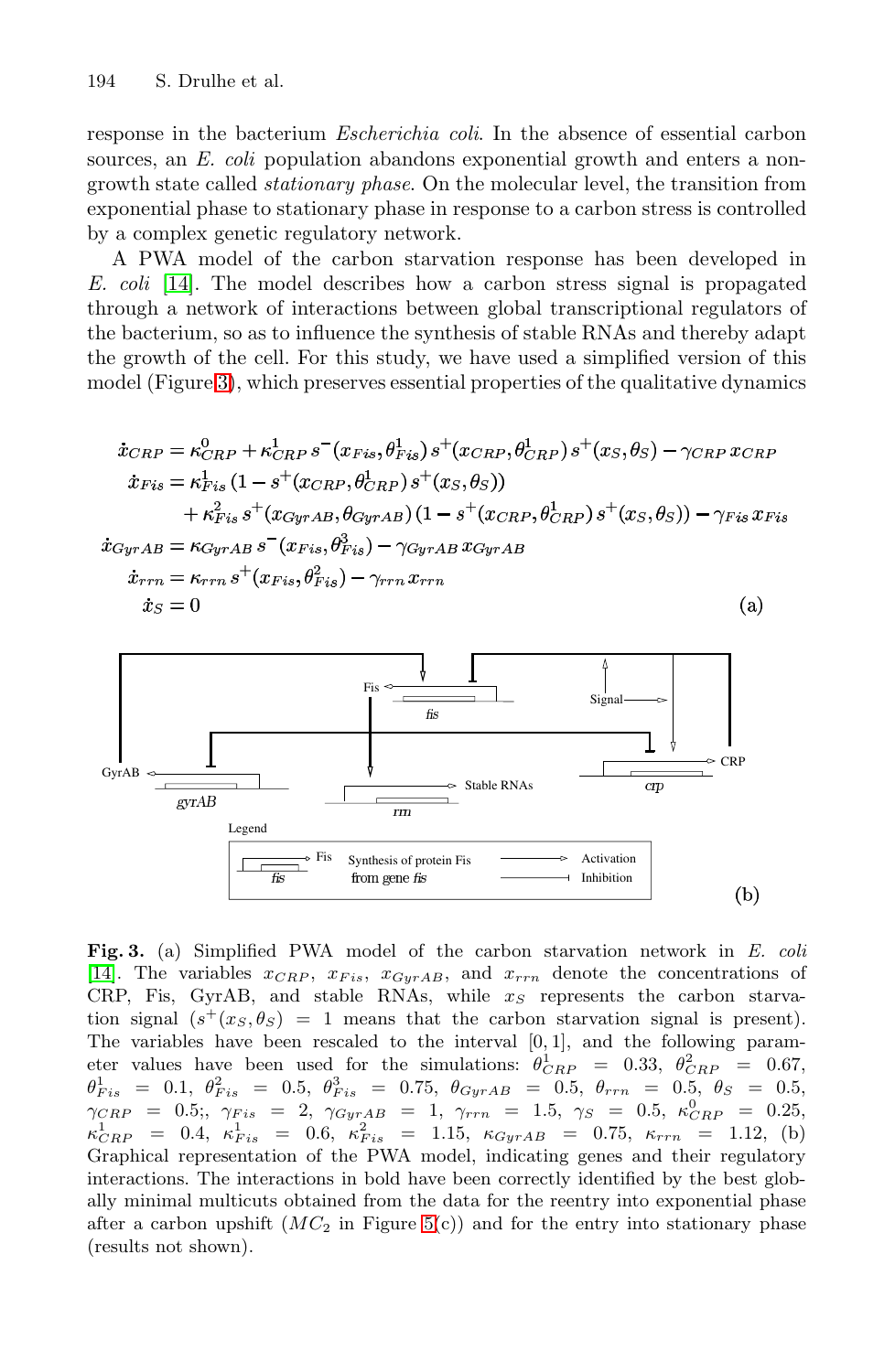predicted by the original model, as verified by means of the approach described in [8]. In response to a carbon starvation signal, the system switches from an equilibrium point characteristic for exponential growth to another equilibrium point, corresponding to stationary phase. Reentry into exponential phase after a carbon upshift gives rise to a damped oscillation towards the exponential-phase equilibrium point.

The use of reporter genes encoding fluorescent and luminescent proteins makes it possible to obtain precise and densely-spaced measurements of the expression of the genes in the carbon starvation response network. This kind of data is well-suited for system identification purposes, as shown previously in [2, 6]. In this paper, we use simulated data to test the multicut approach, staying close to the expected noise and sample density of the real measurements.

Figure 4 gives an indication of the data obtained from simulating the reentry into exponential phase after a carbon upshift. In order to separate the threshold reconstruction problem from the classification problem for the purpose of this paper, we have generated the correct classification by detecting mode switches during simulation.

The resulting datasets have been analyzed by means of a Matlab implementation of the algorithms presented in Section 6. The results for the transition from stationary to exponential phase after a carbon upshift are summarized in Figure 5. The algorithm finds the maximal multicut  $\mathcal{C}^*$ , consisting of six cuts  $(\theta_1,\ldots,\theta_6)$ . In order to get an idea of the separation power of the cuts, Figure 5(b) pictures the projection of the data points on the  $(x_{Fis}, x_{GyrAB})$ subspace. As can be seen, the cuts  $\theta_2$ ,  $\theta_5$ , and  $\theta_6$  nicely separate the classes generated from the damped oscillation (Figure 4).



**Fig. 4.** Simulation of the reentry into exponential phase following a carbon upshift, using the PWA model in Figure  $3(a)$ . In order to mimic the absence of a carbon stress,  $x_S(0)$  has been set to 0. For each protein concentration variable, the mode switches are indicated by means of vertical bars.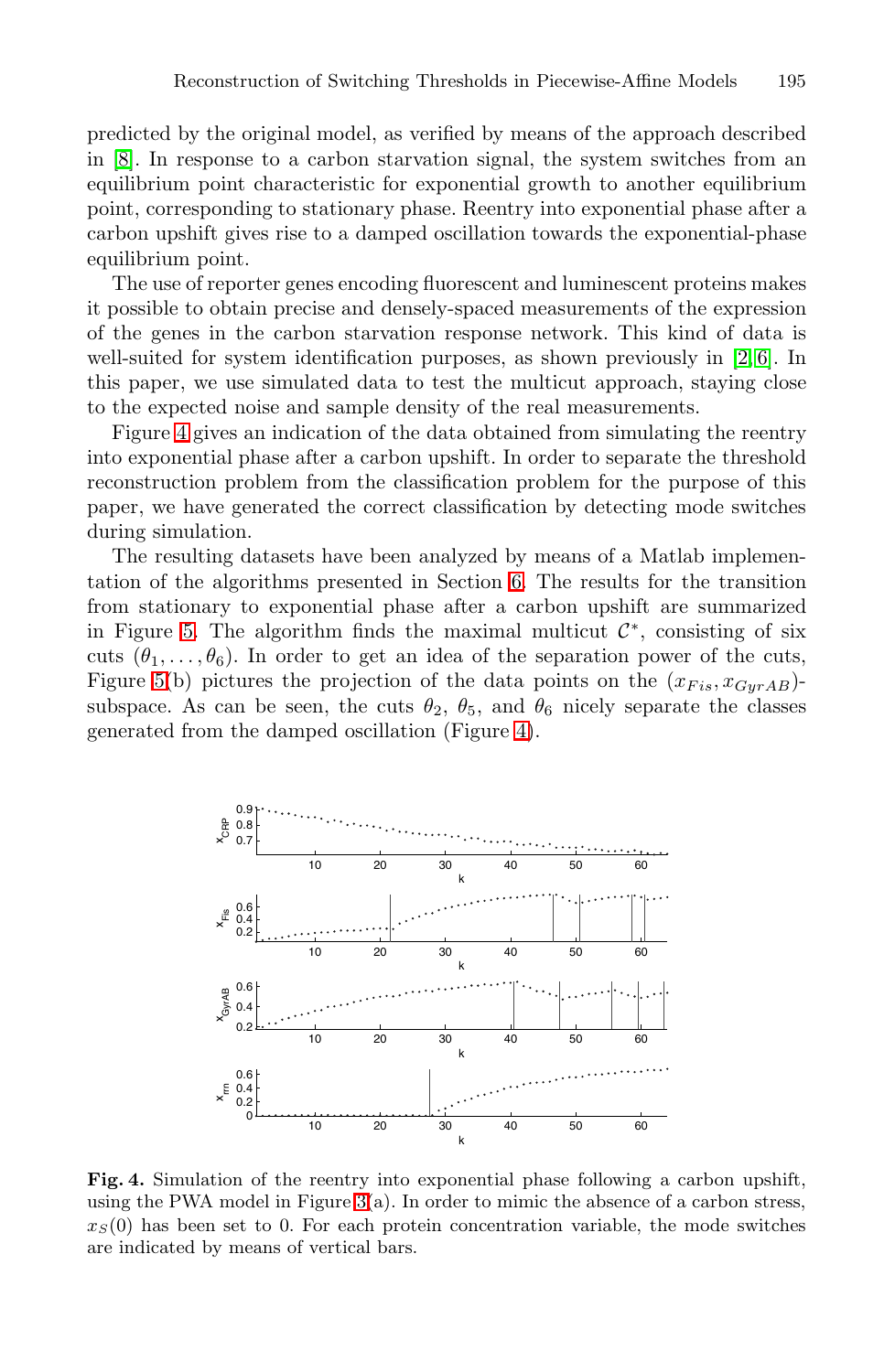| Cut        |             | Variable   Threshold value   Interaction |                            | Correct? |           |
|------------|-------------|------------------------------------------|----------------------------|----------|-----------|
| $\theta_1$ | $x_{Fis}$   | 0.26                                     | Fis activates fis          |          |           |
| $\theta_2$ | $x_{GyrAB}$ | 0.49                                     | GyrAB activates fis        |          |           |
| $\theta_3$ | $x_{rrn}$   | 0.03                                     | Stable RNAs activate rrn N |          | $\rm (a)$ |
| $\theta_4$ | $x_{CRP}$   | 0.65                                     | CRP inhibits $f_{is}$      |          |           |
| $\theta_5$ | $x_{Fis}$   | 0.5                                      | Fis activates rm           |          |           |
| $\theta_6$ | $x_{Fis}$   | 0.74                                     | Fis inhibits $gyrAB$       |          |           |



| Multicut | Composing cuts                                                           | Correct?      |  |  |
|----------|--------------------------------------------------------------------------|---------------|--|--|
| $MC_1$   |                                                                          | $\{Y, N, Y\}$ |  |  |
| $MC_2$   | $\{\theta_2, \theta_3, \theta_6\}$<br>$\{\theta_2, \theta_4, \theta_6\}$ | ${Y, Y, Y}$   |  |  |
| $MC_{3}$ | $\{\theta_2, \theta_5, \theta_6\}$                                       | ${Y, Y, Y}$   |  |  |
|          |                                                                          |               |  |  |
|          | (c)                                                                      |               |  |  |

**Fig. 5.** (a) Maximal multicut for the data in Figure 4. (b) Illustration of the separation power of the cuts  $\theta_2$ ,  $\theta_5$ , and  $\theta_6$ , included in the globally minimal multicut  $MC_3$  in (c). The data have been projected on the  $(x_{Fix}, x_{GyrAB})$ -subspace. (c) Globally minimal multicuts generated by Algorithm 1 from the maximal multicut in (a).

To each of the cuts corresponds a switching threshold, associated with a regulatory interaction in the network. For instance, one can verify in Figure 4 that when  $x_{Fis}$  crosses the threshold value 0.5 from below, the concentration  $x_{rrn}$  of stable RNAs starts to increase as well. This motivates the conclusion that the threshold where  $x_{Fis}$  equals 0.5 corresponds to the activation of the rrn operon by Fis, an interaction that is correctly inferred from the simulation data (Figure 4). Four of the cuts in the maximal multicut correspond to real switching thresholds of the system.

Applying Algorithm 1 to the maximal multicut yields three globally minimal multicuts, shown in Figure  $5(c)$ . Each of the multicuts consists of three cuts, two of which occur in every solution. The cut  $\theta_6$  corresponds to the switching threshold above which Fis starts to inhibit the expression of the gene  $gyrAB$ , while  $\theta_2$  represents the switching threshold associated with the activation of fis by GyrAB. Notice that the globally minimal multicuts  $MC_2$  and  $MC_3$  contain only cuts corresponding to correct switching thresholds, whereas for  $MC_1$  two out of three thresholds are correct.

Repeating the above procedure for the second set of simulation data, corresponding to the entry into stationary phase, yields a maximal multicut consisting of four cuts, three of which correspond to a real switching threshold of the system (results not shown). From this information, Algorithm 1 generates four globally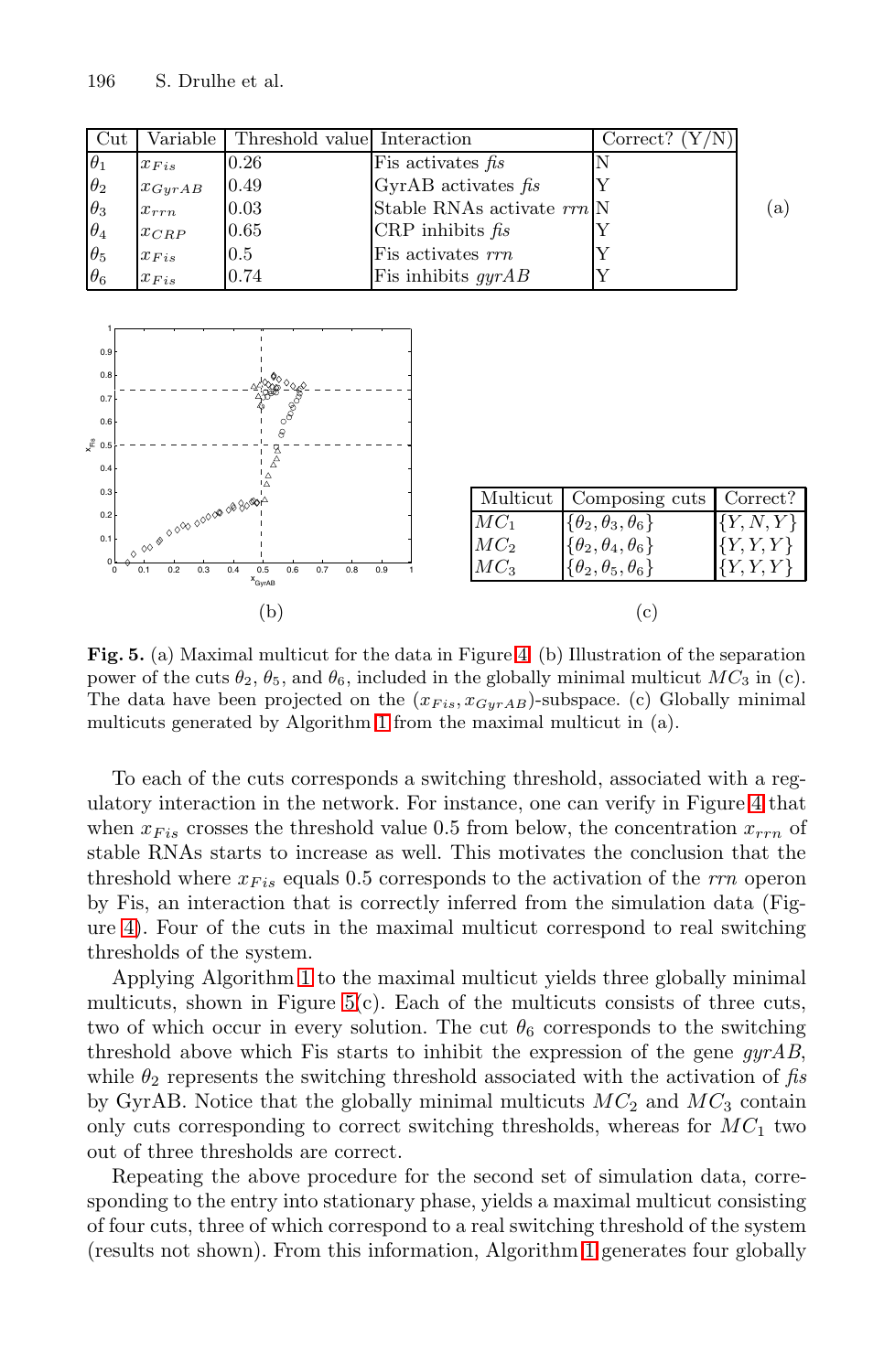minimal multicuts, each composed of two cuts. Two of the globally minimal multicuts entirely consist of cuts corresponding to correct switching thresholds, whereas in the other two cases one of the cuts corresponds to a non-existing threshold.

Summarizing the results of the switching threshold reconstruction process, the best globally minimal multicuts for the first and second data series have been projected on the graphical representation of the carbon starvation network in Figure 3. As can be seen, the multicut approach has inferred five out of six interactions from the data (only the autoactivation of CRP is missing). As for the worst globally minimal multicuts found by the algorithm, they nevertheless achieve the correct identification of three of the switching thresholds in the model. These results confirm the in-principle applicability of our approach.

#### **8 Conclusions**

In this paper we have proposed a pattern recognition technique for reconstructing all combinations of switching thresholds that are consistent with measured data in PWA models of genetic regulatory networks. We have shown how to recast this problem into finding all globally minimal multicuts of maximal cuts that separate different sets of points within a given collection. This algorithm is intended to be used in combination with hybrid identification procedures for classifying the data  $(i.e.,$  partitioning temporal gene expression data into subsets associated with different regulatory modes) and for reconstructing the values of synthesis/degradation parameters characterizing the dynamics of the network in different regulatory domains.

A potential pitfall of the multicut approach is that the algorithms presented in Section 6 have been derived under the assumption that the sets of points considered are m-separable. Although this assumption is satisfied in the example of Section 7, it may be violated in other situations for two main reasons. The first one is that noisy data may affect the quality of the results obtained through hybrid systems identification, and lead to a misclassification of some data points [15]. The second reason is that genetic regulatory networks may exhibit the same dynamics on different regulatory domains, a fact that may result in a structural loss of m-separability. However, we stress that even if some pairs of sets are not separable, this does not prevent the multicut algorithm from finding *some* of the thresholds. Most importantly, the m-separability assumption can be verified once  $\mathcal{C}^*$  has been found. We also believe that even if the mathematical framework for multicuts developed in Sections 4 to 6 is tailored to an idealized case, it provides a sound background for developing new methods capable of dealing with m-inseparable collections of sets.

**Acknowledgments.** This research has been supported by the European Commission under project HYGEIA (NEST-4995).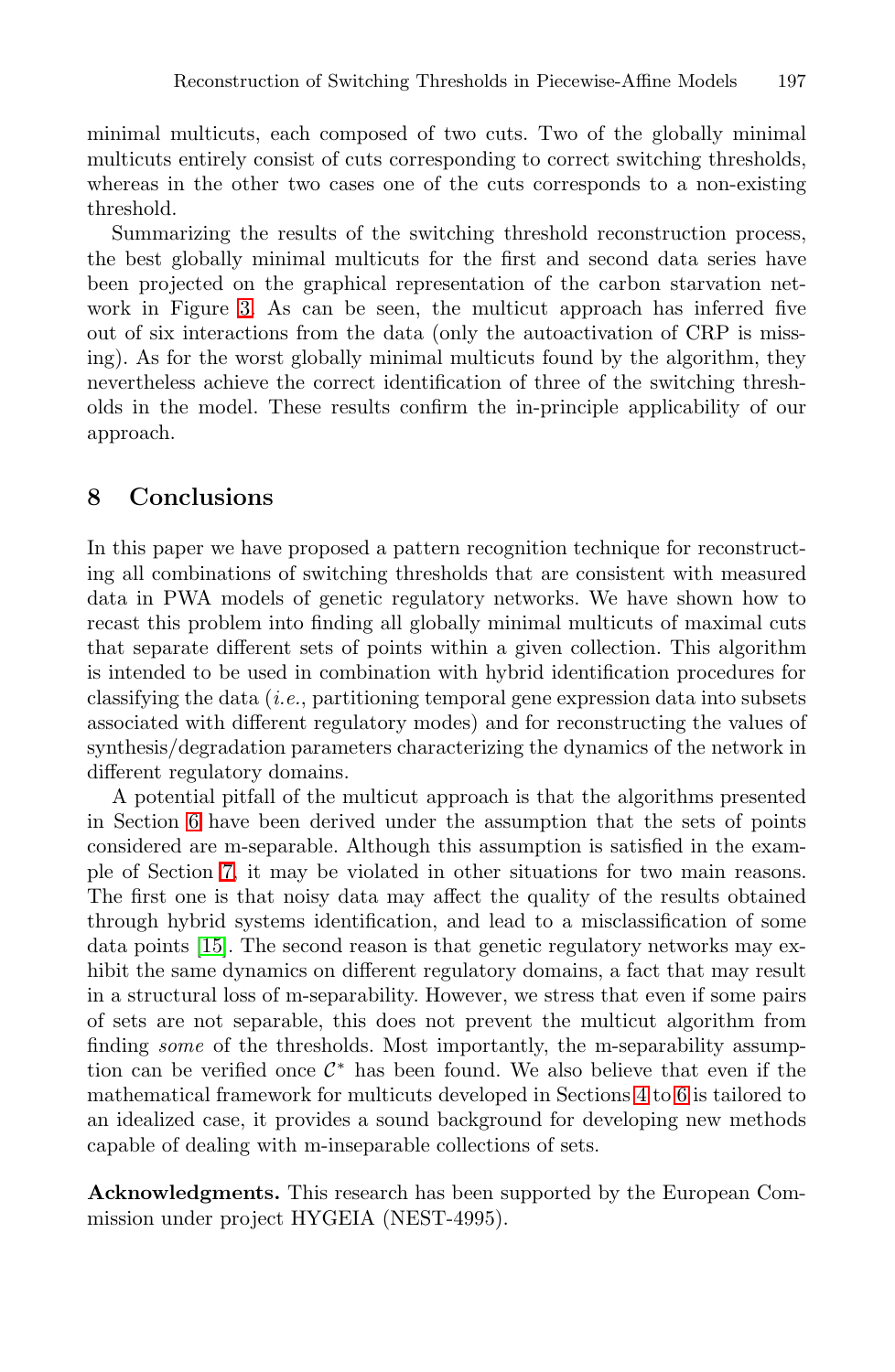## **References**

- 1. D'haeseleer, P., Liang, S., Somogyi, R.: Genetic network inference: From coexpression clustering to reverse engineering. Bioinformatics **16** (2000) 707–726
- 2. Gardner, T., di Bernardo, D., Lorenz, D., Collins, J.: Inferring genetic networks and identifying compound mode of action via expression profiling. Science **301** (2003) 102–105
- 3. van Someren, E., Wessels, L., Reinders, M.: Linear modeling of genetic networks from experimental data. In Altman, R., et al., eds.: Proc. Eight Int. Conf. Intell. Syst. Mol. Biol., ISMB 2000, Menlo Park, CA, AAAI Press (2000) 355–366
- 4. Lemeille, S., Latifi, A., Geiselmann, J.: Inferring the connectivity of a regulatory network from mRNA quantification in *Synechocystis* PCC6803. Nucleic Acids Res. **33** (2005) 3381–3389
- 5. Jaeger, J., Surkova, S., Blagov, M., Janssens, H., Kosman, D., Kozlov, K., Manu, Myasnikova, E., Vanario-Alonso, C., Samsonova, M., Sharp, D., Reinitz, J.: Dynamic control of positional information in the early Drosophila embryo. Nature **430** (2004) 368–371
- 6. Ronen, M., Rosenberg, R., Shraiman, B., Alon, U.: Assigning numbers to the arrows: Parameterizing a gene regulation network by using accurate expression kinetics. Proc. Natl. Acad. Sci. USA **99** (2002) 10555–10560
- 7. Glass, L., Kauffman, S.: The logical analysis of continuous non-linear biochemical control networks. J. Theor. Biol. **39** (1973) 103–129
- 8. Batt, G., Ropers, D., de Jong, H., Geiselmann, J., Page, M., Schneider, D.: Qualitative analysis and verification of hybrid models of genetic regulatory networks: Nutritional stress response in Escherichia coli. In Morari, M., Thiele, L., eds.: Proc. Hybrid Systems: Computation and Control (HSCC 2005). Volume 3414 of LNCS. Springer-Verlag, Berlin (2005) 134–150
- 9. Belta, C., Finin, P., Habets, L., Halász, A., Imiliñski, M., Kumar, R., Rubin, H.: Understanding the bacterial stringent response using reachability analysis of hybrid systems. In Alur, R., Pappas, G., eds.: Proc. Hybrid Systems: Computation and Control (HSCC 2004). Volume 2993 of LNCS. Springer-Verlag, Berlin (2004) 111–125
- 10. de Jong, H., Gouzé, J.L., Hernandez, C., Page, M., Sari, T., Geiselmann, J.: Qualitative simulation of genetic regulatory networks using piecewise-linear models. Bull. Math. Biol. **66** (2004) 301–340
- 11. Edwards, R., Siegelmann, H., Aziza, K., Glass, L.: Symbolic dynamics and computation in model gene networks. Chaos **11** (2001) 160–169
- 12. Ghosh, R., Tomlin, C.: Symbolic reachable set computation of piecewise affine hybrid automata and its application to biological modelling: Delta-Notch protein signalling. Syst. Biol. **1** (2004) 170–183
- 13. Mestl, T., Plahte, E., Omholt, S.: A mathematical framework for describing and analysing gene regulatory networks. J. Theor. Biol. **176** (1995) 291–300
- 14. Ropers, D., de Jong, H., Page, M., Schneider, D., Geiselmann, J.: Qualitative simulation of the carbon starvation response in Escherichia coli. BioSystems (2006) In press.
- 15. Juloski, A., W.P.M.H. Heemels, W., Ferrari-Trecate, G., Vidal, R., Paoletti, S., Niessen, J.: Comparison of four procedures for the identification of hybrid systems. In Morari, M., Thiele, L., eds.: Proc. Hybrid Systems: Computation and Control (HSCC-05). Volume 3414 of LNCS., Springer-Verlag, Berlin (2005) 354–369